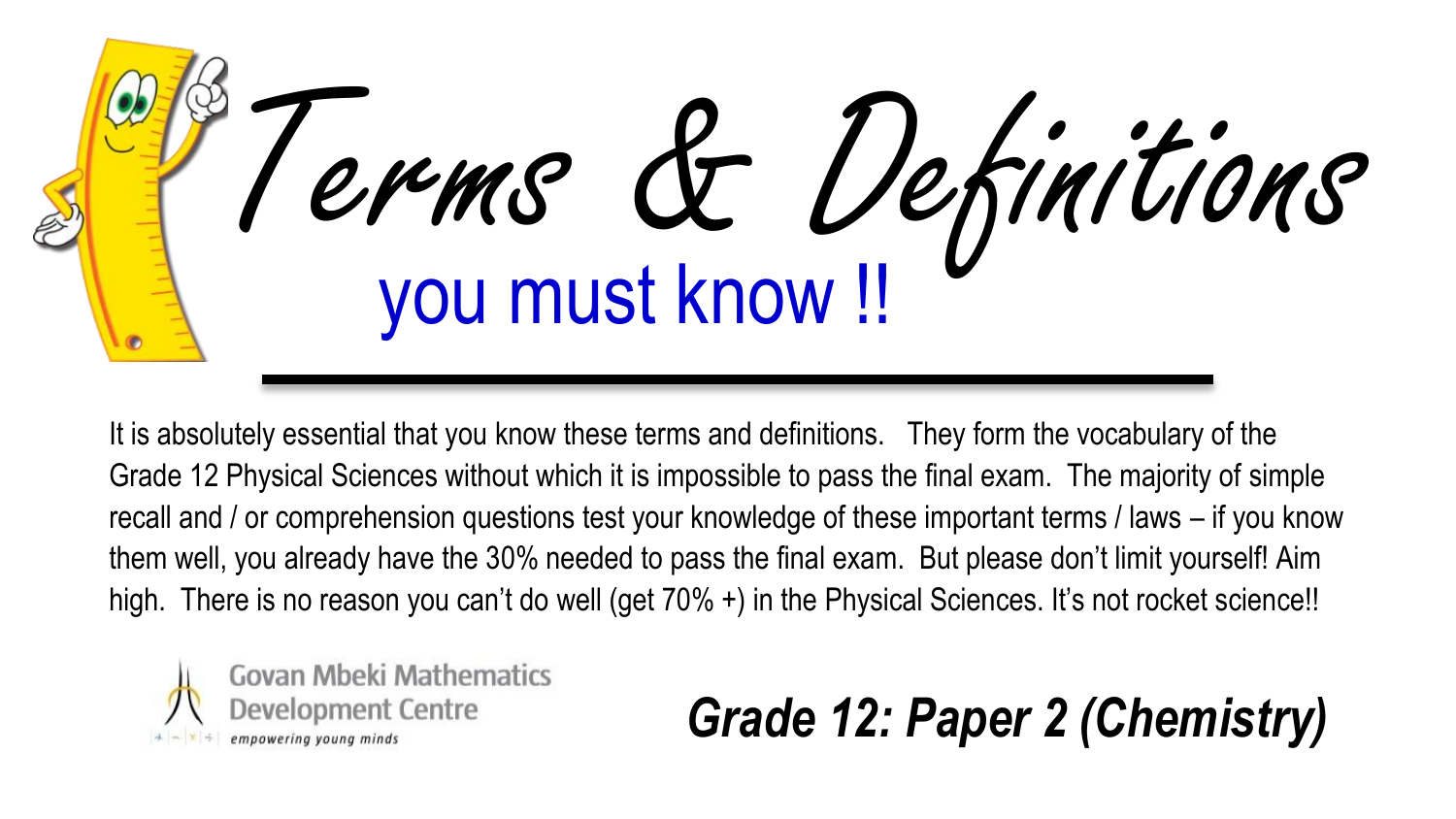|         | Table of Contents: Terms and Important Points relevant to | Page |
|---------|-----------------------------------------------------------|------|
| 1.      |                                                           | 3    |
| $2_{1}$ | Quantitative Aspects of Chemical Change                   |      |
| 3.      | Energy and Change                                         | 9    |
| 4       |                                                           | -9   |
| 5.      | <b>Chemical Equilibrium</b>                               | 10   |
| 6       |                                                           | 10   |
| 7.      |                                                           | 13   |
| 8.      | Fertilisers                                               | 15   |

*TouchTutor® Physical Sciences ©GMMDC*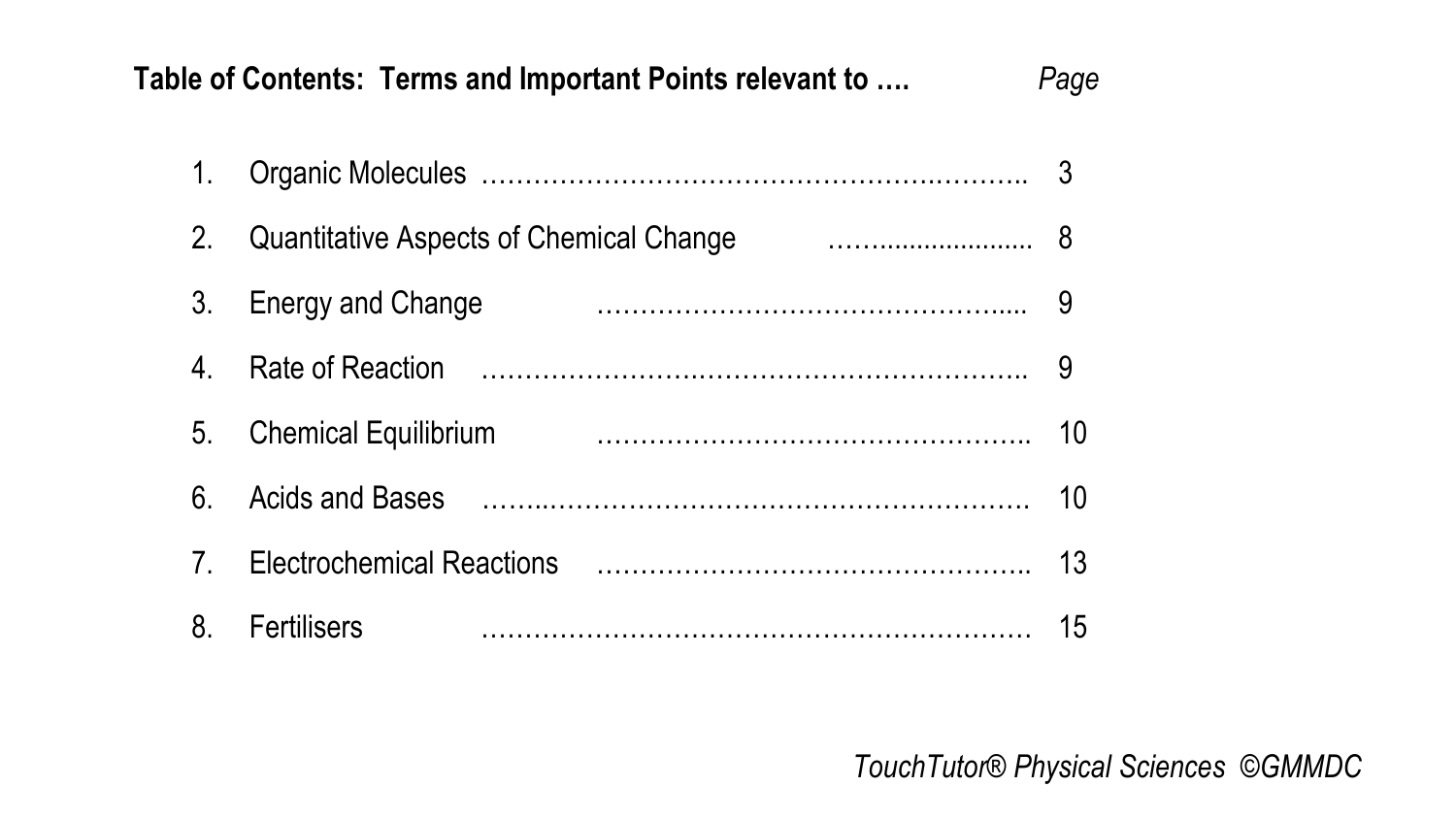| <b>Matter and Materials: Organic Molecules</b> |                                                                                                                                                                    |  |
|------------------------------------------------|--------------------------------------------------------------------------------------------------------------------------------------------------------------------|--|
| addition reaction                              | A reaction in which a double bond in the starting material is broken and elements are added to<br>it.                                                              |  |
| addition polymer                               | A polymer formed when monomers (usually containing a double bond) combine through an<br>addition reaction.                                                         |  |
| addition<br>polymerisation                     | A reaction in which small molecules join to form very large molecules by adding on double<br>bonds.                                                                |  |
| alcohol                                        | An organic compound in which H atoms in an alkane have been substituted with hydroxyl<br>groups (-OH groups). General formula: C <sub>n</sub> H <sub>2n+1</sub> OH |  |
| aldehydes                                      | Organic compounds having the general structure RCHO where $R = H$ or alkyl. General<br>formula: RCHO $(R = alkyl)$ group)                                          |  |
| alkane                                         | An organic compound containing only C-H and C-C single bonds. General formula: $C_nH_{2n+2}$                                                                       |  |
| alkene                                         | A compound of carbon and hydrogen that contains a carbon-carbon double bond. General<br>formula: $C_nH_{2n}$                                                       |  |
| alkyl group                                    | A group formed by removing one H atom from an alkane.                                                                                                              |  |
| alkyne                                         | A compound of carbon and hydrogen that contains a carbon-carbon triple bond.                                                                                       |  |
| boiling point                                  | The temperature at which the vapour pressure of a liquid equals atmospheric pressure.                                                                              |  |
| carbonyl group                                 | Functional group of ketones (>C=O)                                                                                                                                 |  |
| carboxyl group                                 | Functional group of carboxylic acids (-COOH)                                                                                                                       |  |
| carboxylic acid                                | An organic compound containing a carboxyl group (-COOH group). General formula:                                                                                    |  |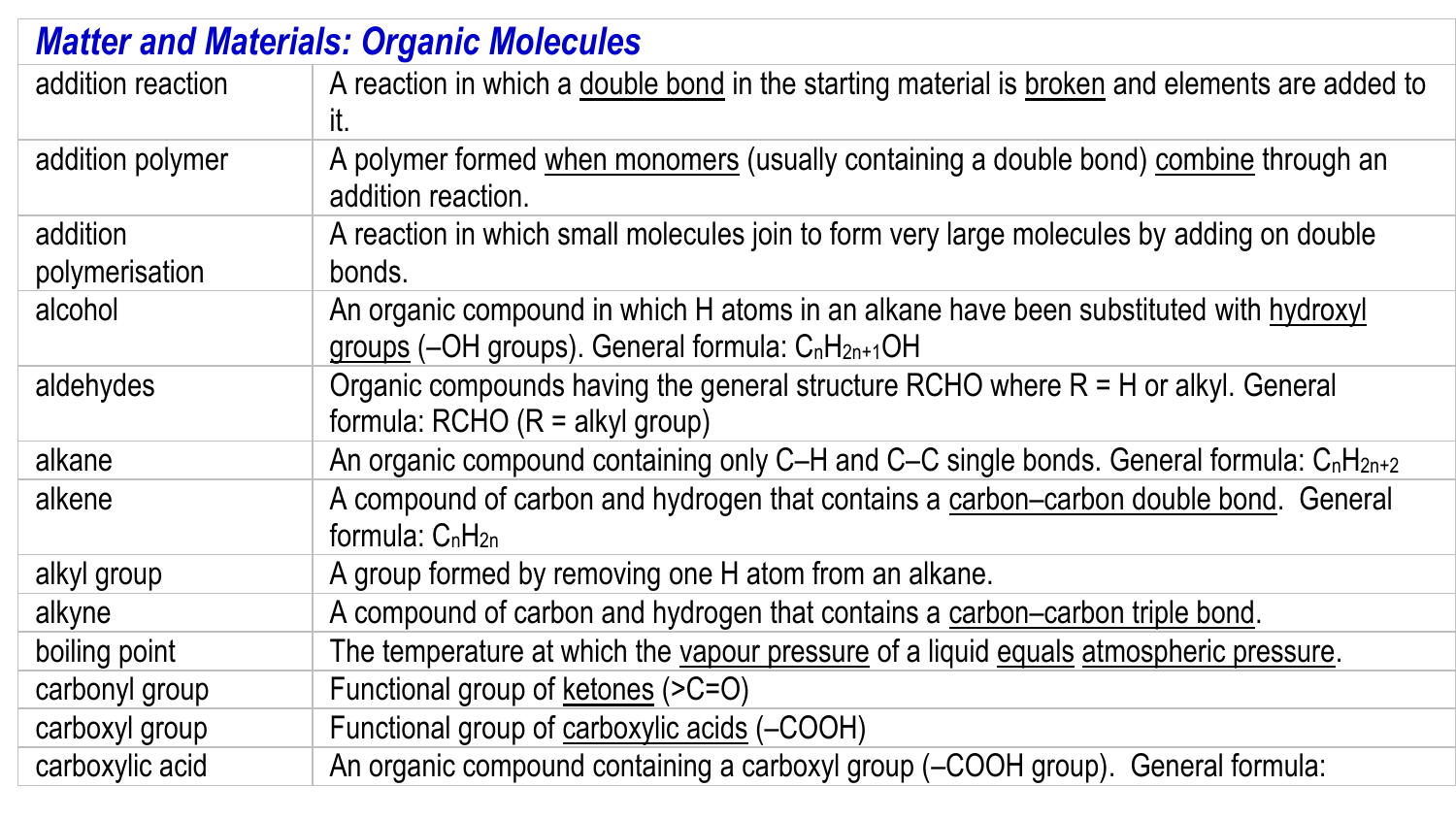|                      | $C_nH_{2n+1}COOH$ (or RCOOH)                                                                  |
|----------------------|-----------------------------------------------------------------------------------------------|
| chain isomers        | Compounds with the same molecular formula, but different types of chains.                     |
| condensation polymer | A polymer formed by two monomers with different functional groups that are linked together in |
|                      | a condensation reaction in which a small molecule, usually water, is lost.                    |
| condensation         | Molecules of two monomers with different functional groups undergo condensation reactions     |
| polymerisation       | with the loss of small molecules, usually water.                                              |
| condensed structural | A formula that shows the way in which atoms are bonded together in the molecule, but does     |
| formula              | not show all bond lines.                                                                      |
| cracking             | The chemical process in which longer chain hydrocarbon molecules are broken down to           |
|                      | shorter more useful molecules.                                                                |
| dehydration          | Elimination of water from a compound usually such as an alcohol.                              |
| dehydrohalogenation  | The elimination of hydrogen and a halogen from a haloalkane.                                  |
| dipole-dipole force  | Intermolecular forces found between polar molecules i.e. molecules in which there is an       |
|                      | uneven distribution of charge so that the molecule has a positive and a negative side.        |
| elimination reaction | A reaction in which elements of the starting material are "lost" and a double bond is formed. |
| esterification       | The preparation of an ester from the reaction of a carboxylic acid with an alcohol.           |
| functional group     | A bond or an atom or a group of atoms that determine(s) the physical and chemical properties  |
|                      | of a group of organic compounds.                                                              |
| functional isomers   | Compounds with the same molecular formula, but different functional groups.                   |
| haloalkane (alkyl    | An organic compound in which one or more H atoms in an alkane have been replaced with         |
|                      |                                                                                               |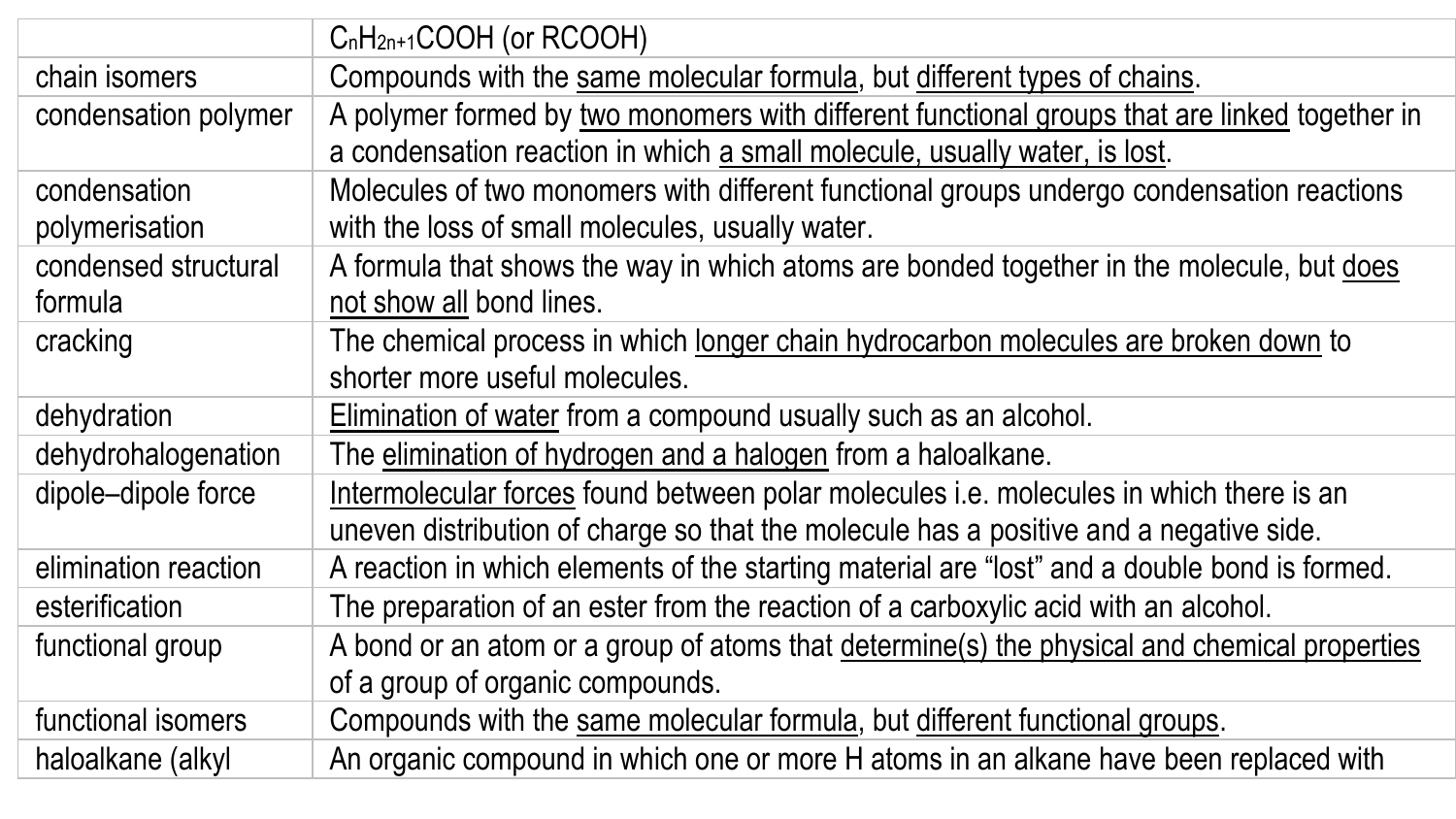| halide)              | halogen atoms. General formula: $C_nH_{2n+1}X$ ( $X = F$ , $C\ell$ , Br or I)                         |
|----------------------|-------------------------------------------------------------------------------------------------------|
| halogenation         | The reaction of a halogen (Br, $C\ell_2$ ) with a compound.                                           |
| homologous series    | A series of organic compounds that can be described by the same general formula.                      |
|                      | A series of organic compounds in which one member differs from the next with a CH <sub>2</sub> group. |
| hydration            | The addition of water to a compound.                                                                  |
| hydrocarbon          | Organic compounds that consist of hydrogen and carbon only.                                           |
| hydrogenation        | The addition of hydrogen to an alkene.                                                                |
| hydrogen bond        | A strong intermolecular force found between molecules in which an H atom is covalently                |
|                      | bonded to wither an N, O or F atom.                                                                   |
| hydrohalogenation    | The addition of a hydrogen halide to an alkene.                                                       |
| hydrolysis           | The reaction of a compound with water.                                                                |
| intermolecular force | Forces between molecules that determine physical properties of compounds.                             |
| <b>IUPAC</b> name    | A chemical nomenclature (set of rules) created and developed by the International Union of            |
|                      | Pure and Applied Chemistry (IUPAC) to generate systematic names for chemical compounds.               |
| London force         | A weak intermolecular force between non-polar molecules.                                              |
| macromolecule        | A molecule that consists of a large number of atoms.                                                  |
| melting point        | The temperature at which the solid and liquid phases of a substance are at equilibrium.               |
| molecular formula    | A chemical formula that indicates the type of atoms and the correct number of each in a               |
|                      | molecule, e.g. CH <sub>4</sub>                                                                        |
| monomer              | Small organic molecules that can be covalently bonded to each other in a repeating pattern.           |
|                      |                                                                                                       |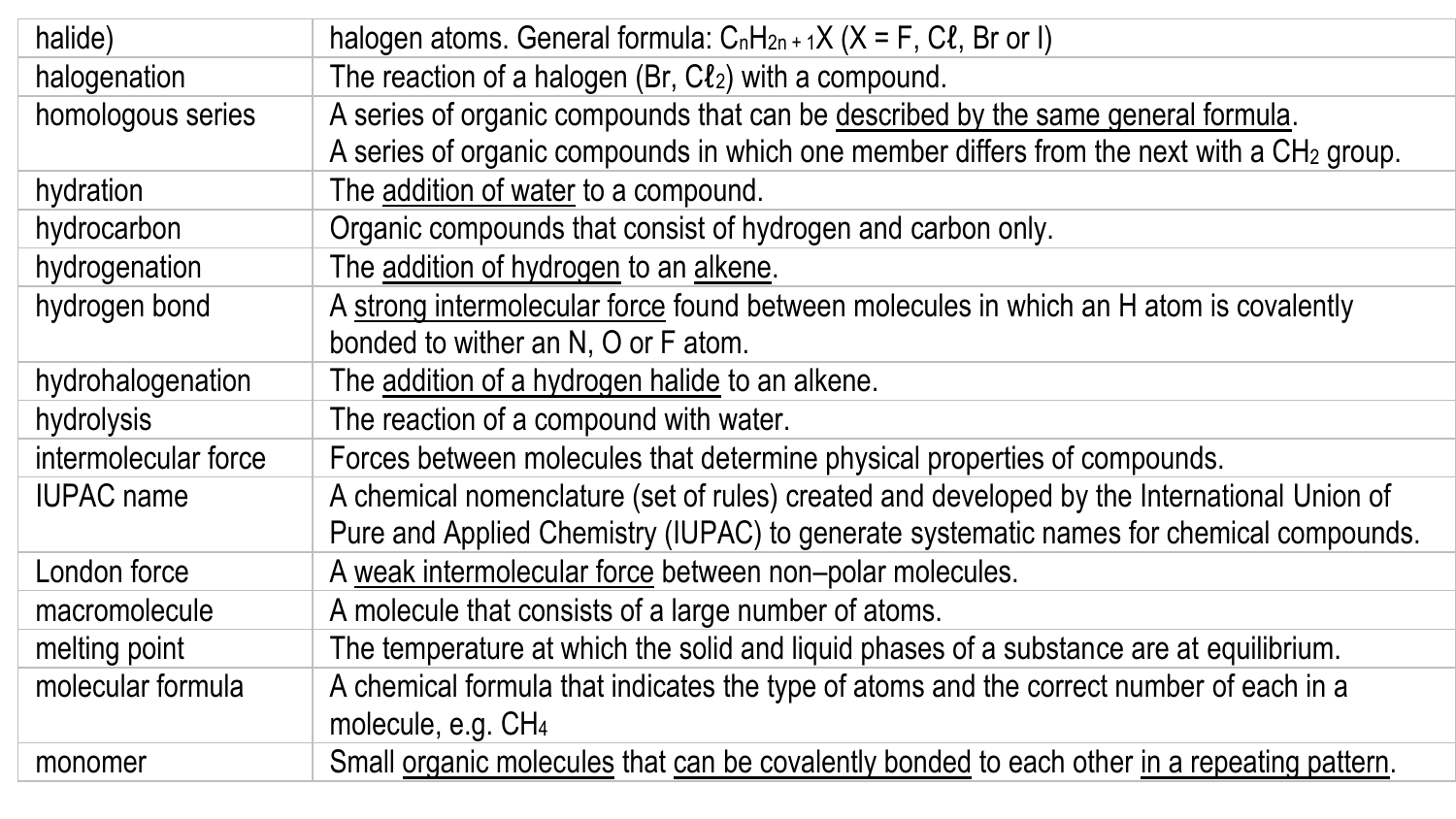| Chemistry of carbon compounds.                                                          |
|-----------------------------------------------------------------------------------------|
| A large molecule composed of smaller monomer units covalently bonded to each other in a |
| repeating pattern.                                                                      |
| A chemical reaction in which monomer molecules join to form a polymer.                  |
| Compounds with the same molecular formula, but different positions of the side chain,   |
| substituents or functional groups on the parent chain.                                  |
| н<br>One C atom is bonded to the C atom bonded to hydroxyl group.<br>н                  |
| $H - C$<br>$-0$                                                                         |
| н<br>н<br>н                                                                             |
| One C atom is bonded to the C atom bonded to the halogen.<br>$H - C$<br>-Br             |
|                                                                                         |
| Compounds in which there are no multiple bonds between C atoms in their hydrocarbon     |
| chains.                                                                                 |
| Compounds with only single bonds between C atoms in their hydrocarbon chains.           |
| Two C atoms bonded to the C atom that is bonded to hydroxyl group.                      |
| Ĥ                                                                                       |
| $H - C - H$                                                                             |
|                                                                                         |
| Two C atoms bonded to the C atom bonded to the halogen.                                 |
| A structural formula of a compound shows which atoms are attached to which within the   |
|                                                                                         |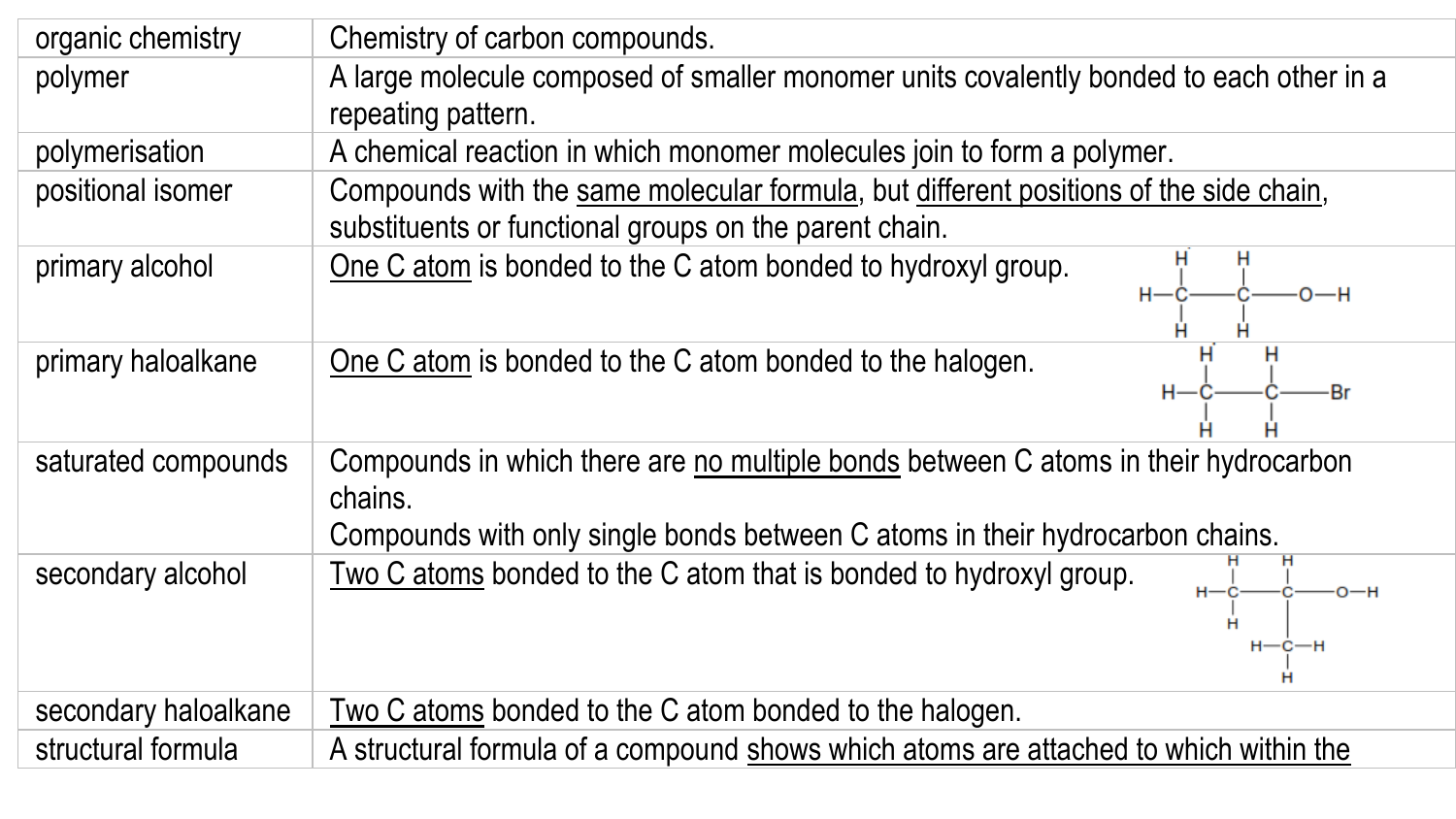|                          | molecule. Atoms are represented by their chemical symbols and lines are used to represent<br>ALL the bonds that hold the atoms together. |
|--------------------------|------------------------------------------------------------------------------------------------------------------------------------------|
| structural isomer        | Organic molecules with the same molecular formula, but different structural formulae.                                                    |
| substituent (branch)     | A group or branch attached to the longest continuous chain of C atoms in an organic<br>compound.                                         |
| substitution reaction    | A reaction in which an atom or a group of atoms in a molecule is replaced by another atom or<br>group of atoms                           |
| tertiary alcohol         | Three C atoms bonded to carbon that is bonded to hydroxyl group.<br>$H - C - H$<br>Ĥ<br>$H - C - H$                                      |
| tertiary haloalkane      | н<br>Three C atoms bonded to the C atom bonded to the halogen.<br>$H - C - H$<br>$H - C - H$                                             |
| unsaturated<br>compounds | Compounds in which there are multiple bonds (double or triple bonds) between C atoms in<br>their hydrocarbon chains                      |
| Van der Waals forces     | A combined name used for the different types of intermolecular forces.                                                                   |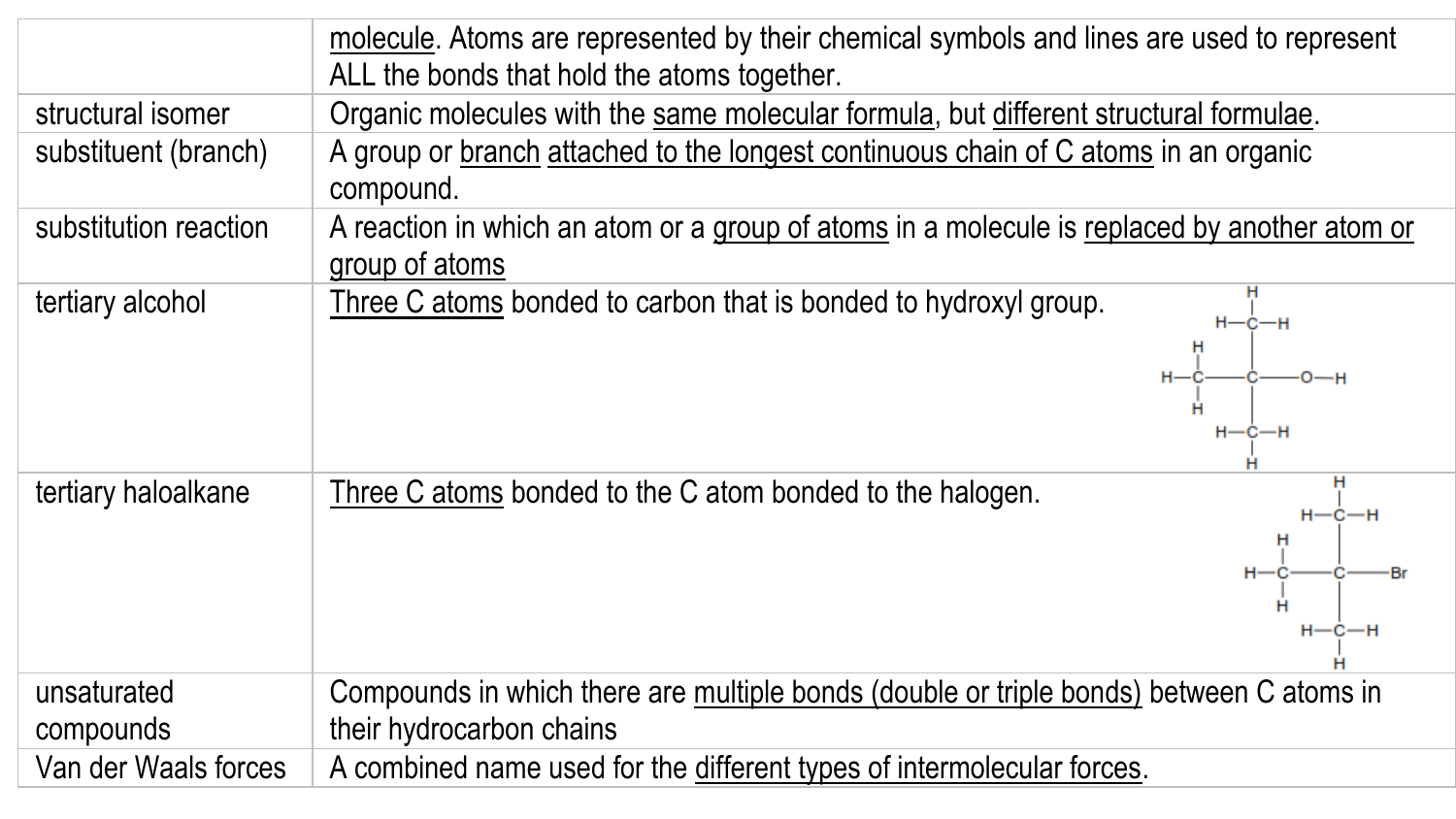vapour pressure The pressure exerted by a vapour at equilibrium with its liquid in a closed system.

## *Chemical Change: Quantitative Aspects of Chemical Change*

| mole                              | One mole of a substance is the amount of substance having the same number of particles as<br>there are atoms in 12 g carbon-12.                    |
|-----------------------------------|----------------------------------------------------------------------------------------------------------------------------------------------------|
| molar gas volume at<br><b>STP</b> | The volume of one mole of a gas. 1 mole of any gas occupies 22,4 dm <sup>3</sup> at 0 °C (273 K) and 1<br>atm (atmosphere) (101,3 kPa).            |
| molar mass                        | The mass of one mole of a substance. Symbol: M; Unit: g·mol-1                                                                                      |
| Avogadro's Law                    | Under the same conditions of temperature and pressure, the same number of moles of all<br>gases occupy the same volume.                            |
| concentration                     | The amount of solute per litre/cubic decimetre of solution. $c = n / V$ ; Unit: mol·dm <sup>-3</sup>                                               |
| empirical formula                 | The simplest positive integer ratio of atoms present in a compound.                                                                                |
| percentage yield                  | Yield is the amount of product obtained from a reaction. Percentage (or percent) yield = actual<br>mass obtained / calculated mass × 100           |
| percentage purity                 | percentage purity = mass of pure chemical / total mass of sample $\times$ 100                                                                      |
| percentage<br>composition         | The percentage of each of the components in a substance. Percentage of component = mass<br>contributed by component / mass of all components × 100 |
| limiting reagents                 | The substance that is totally consumed when the chemical reaction is complete.                                                                     |
|                                   |                                                                                                                                                    |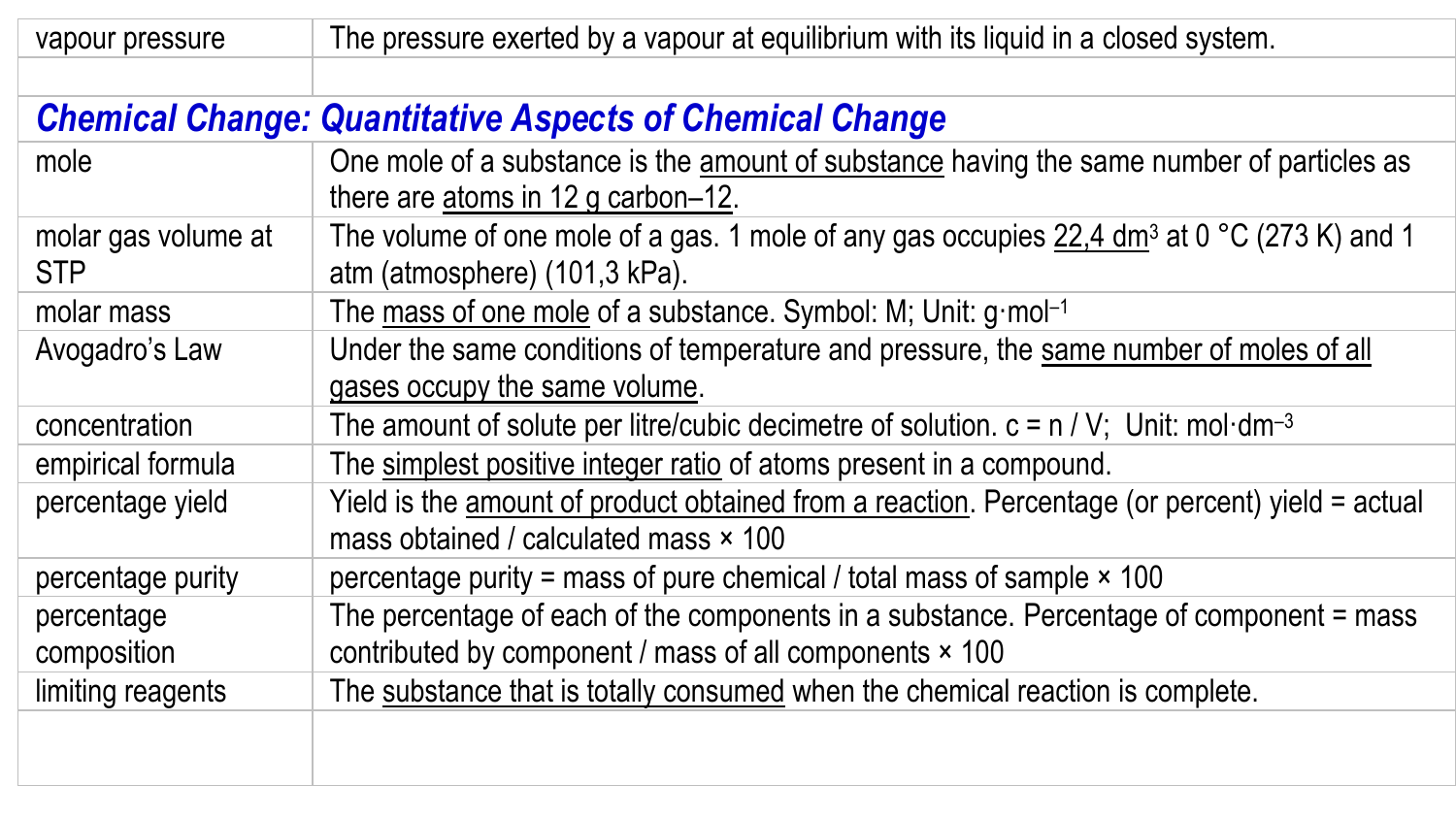| <b>Chemical Change: Energy and Change</b> |                                                                                                            |  |
|-------------------------------------------|------------------------------------------------------------------------------------------------------------|--|
| heat of reaction $(\Delta H)$             | The energy absorbed or released in a chemical reaction.                                                    |  |
| exothermic reactions                      | Reactions that release energy. $(\Delta H < 0)$                                                            |  |
| endothermic reactions                     | Reactions that absorb energy. $(\Delta H > 0)$                                                             |  |
| activation energy                         | The minimum energy needed for a reaction to take place.                                                    |  |
| activated complex                         | The unstable transition state from reactants to products.                                                  |  |
|                                           |                                                                                                            |  |
| <b>Chemical Change: Rate of Reaction</b>  |                                                                                                            |  |
| reaction rate                             | The change in concentration of reactants or products per unit time. Rate = $\Delta c / \Delta t$ Unit:     |  |
|                                           | $mol \cdot dm^{-3} \cdot s^{-1}$                                                                           |  |
| collision theory                          | A model that explains reaction rate as the result of particles colliding with a certain minimum<br>energy. |  |
| catalyst                                  | A substance that increases the rate of a chemical reaction without itself undergoing a                     |  |
|                                           | permanent change. (A catalyst increases the rate of a reaction by providing an alternative path            |  |
|                                           | of lower activation energy. It therefore decreases the net/total activation energy.)                       |  |
| factors that affect                       | Nature of reacting substances, surface area, concentration (pressure for gases), temperature               |  |
| reaction rate                             | and the presence of a catalyst.                                                                            |  |
|                                           |                                                                                                            |  |
|                                           |                                                                                                            |  |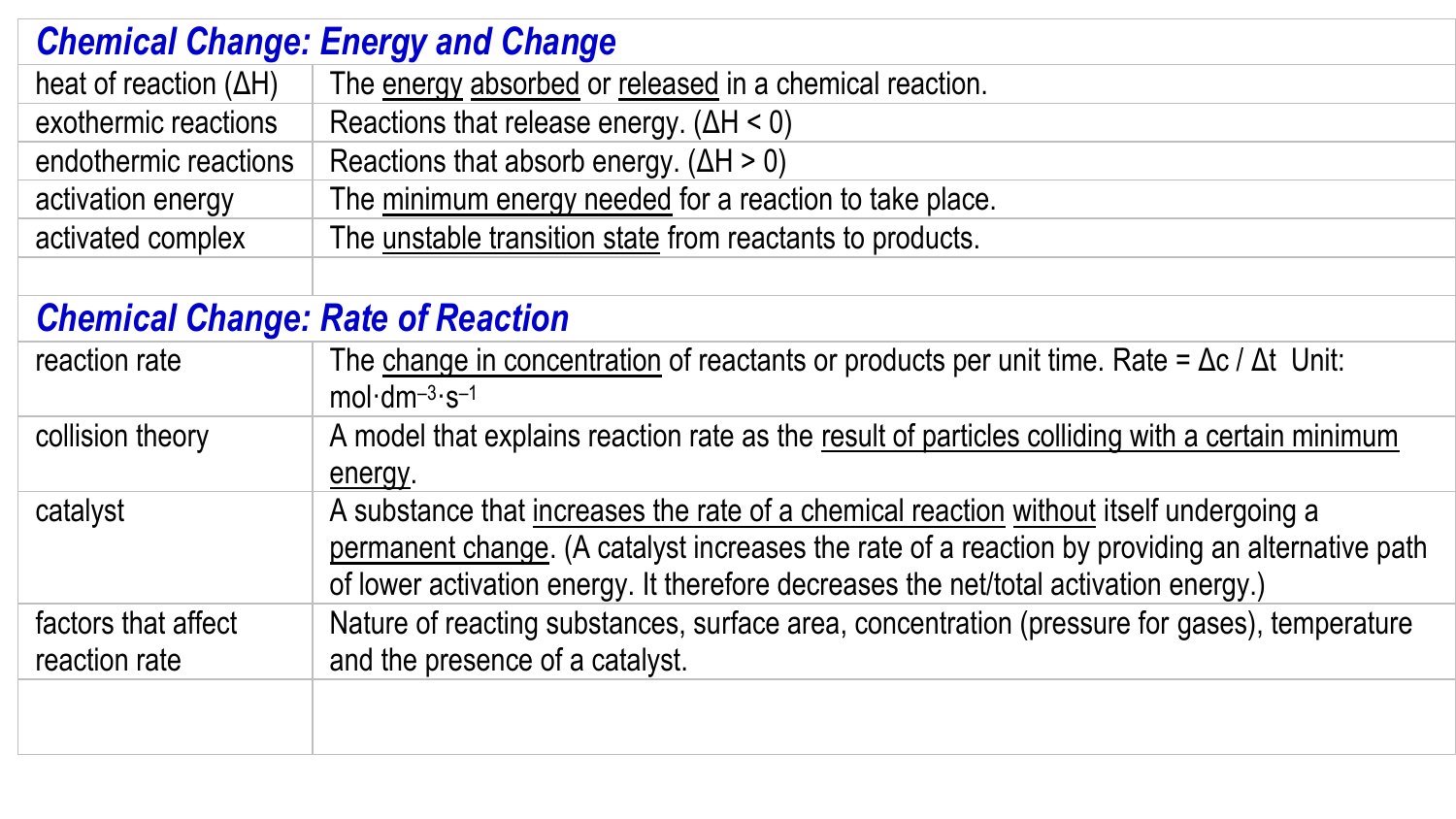|                                                       | <b>Chemical Change: Chemical Equilibrium</b>                                                                                                                        |  |
|-------------------------------------------------------|---------------------------------------------------------------------------------------------------------------------------------------------------------------------|--|
| open system                                           | A system which continuously interacts with the environment - it exchanges matter and energy<br>with its environment.                                                |  |
| closed system                                         | A system that only exchanges energy with its surroundings, but it does not exchange matter<br>with its surroundings.                                                |  |
| isolated system                                       | A system that does not exchange matter or energy with its environment.                                                                                              |  |
| reversible reaction                                   | A reaction is reversible when products can be converted back to reactants.                                                                                          |  |
| chemical equilibrium                                  | Dynamic equilibrium when the rate of the forward reaction equals the rate of the reverse<br>reaction.                                                               |  |
| factors that influence<br>the equilibrium<br>position | Pressure (gases only), concentration and temperature.                                                                                                               |  |
| Le Chatelier's<br>principle                           | When the equilibrium in a closed system is disturbed, the system will reinstate a new<br>equilibrium by<br>favouring the reaction that will oppose the disturbance. |  |
|                                                       |                                                                                                                                                                     |  |
| <b>Chemical Change: Acids and Bases</b>               |                                                                                                                                                                     |  |
| acid-base indicator                                   | A dye used to distinguish between acidic and basic solutions by means of the colour changes it<br>undergoes in these solutions.                                     |  |
| amphiprotic                                           | A substance that can act as either an acid or a base.                                                                                                               |  |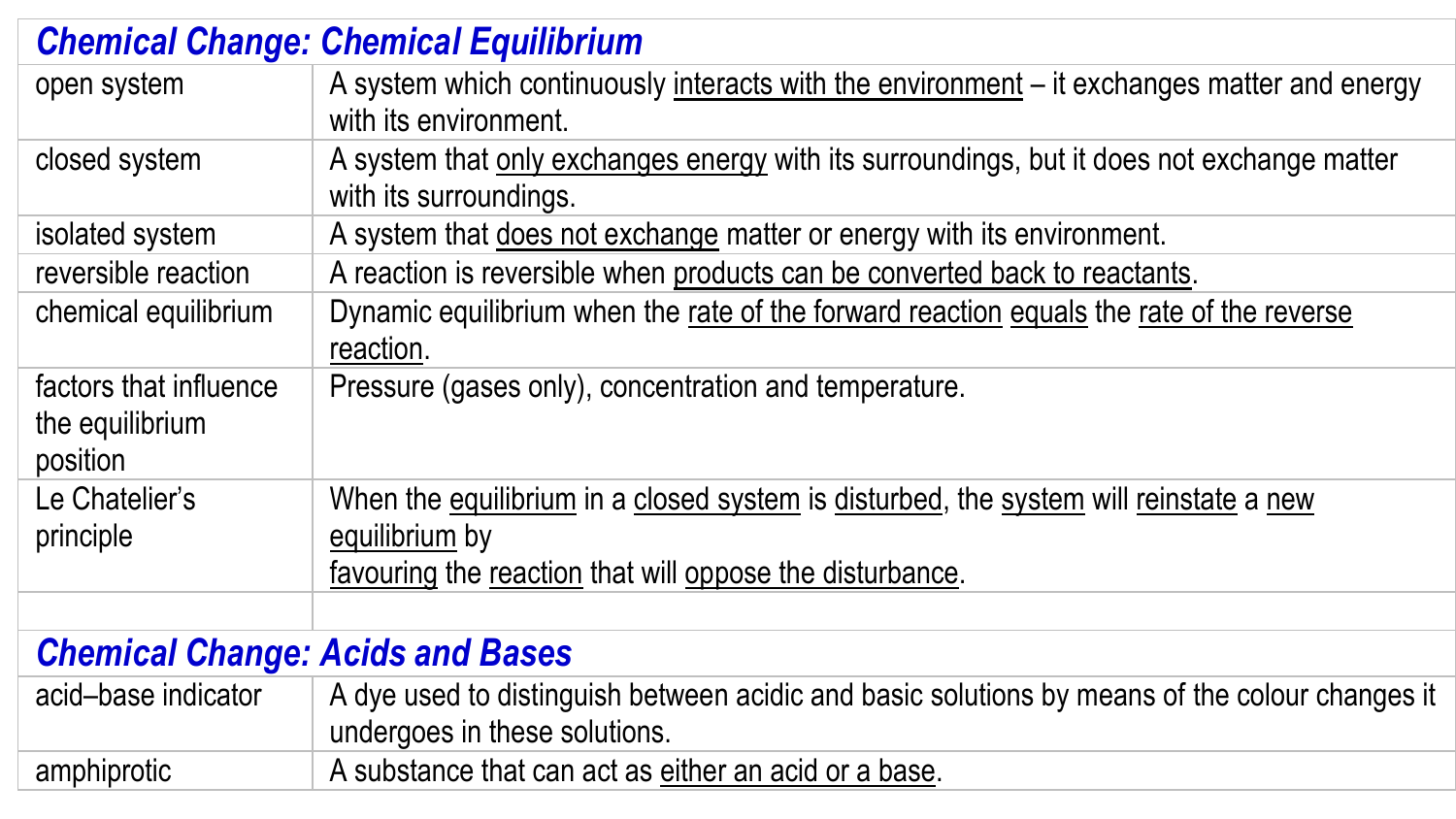| An acid is a substance that produces hydrogen ions $(H+)$ / hydronium ions $(H3O+)$ when it<br>dissolves in water. A base is a substance that produces hydroxide ions (OH-) when it dissolves<br>in water. |
|------------------------------------------------------------------------------------------------------------------------------------------------------------------------------------------------------------|
| A reaction in which water reacts with itself to form ions (hydronium ions and hydroxide ions).                                                                                                             |
| Contain a large amount (number of moles) of acid/base in proportion to the volume of water.                                                                                                                |
| A pair of compounds or ions that differ by the presence of one $H+$ ion, e.g. CO <sub>3</sub> <sup>2-</sup> and HCO <sub>3</sub> <sup>-</sup>                                                              |
| Contain a small amount (number of moles) of acid/base in proportion to the volume of water.                                                                                                                |
| An acid that can donate two protons. Example: H <sub>2</sub> SO <sub>4</sub>                                                                                                                               |
| The process in which ionic compounds split into ions.                                                                                                                                                      |
| The point in a titration where the indicator changes colour.                                                                                                                                               |
| The point in a reaction where equivalent amounts of acid and base have reacted completely.                                                                                                                 |
| The reaction of a salt with water.                                                                                                                                                                         |
| The reaction of an ion with water to produce the conjugate acid and a hydroxide ion or the                                                                                                                 |
| conjugate base and a hydronium ion.                                                                                                                                                                        |
| The process in which ions are formed during a chemical reaction.                                                                                                                                           |
|                                                                                                                                                                                                            |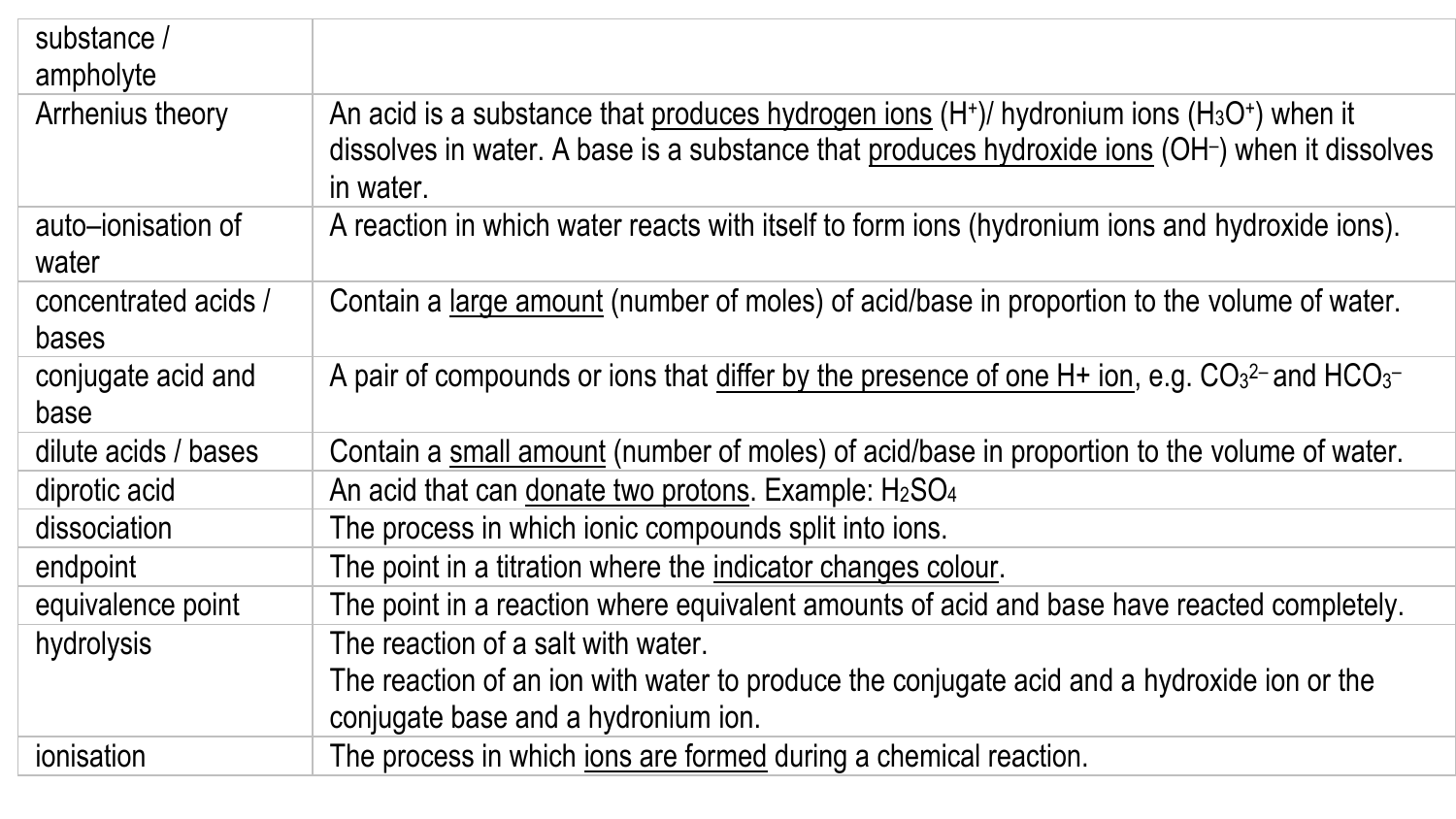| ion product of water   | The product of the ions formed during auto-ionisation of water i.e. $[H_3O^+][OH^-]$ at 25 °C.                        |
|------------------------|-----------------------------------------------------------------------------------------------------------------------|
| ionisation constant of | The equilibrium value of the ion product $[H_3O^+] [OH^-]$ at 25 °C.                                                  |
| water $(K_w)$          |                                                                                                                       |
| $K_a$ value            | lonisation constant for an acid.                                                                                      |
| $K_b$ value            | Dissociation or ionisation constant for a base.                                                                       |
| Lowry-Brønsted         | An acid is a proton $(H+ ion)$ donor. A base is a proton $(H+ ion)$ acceptor.                                         |
| theory                 |                                                                                                                       |
| monoprotic acid        | An acid that can donate one proton, e.g. HCI                                                                          |
| neutralisation         | The reaction of an acid with a base to form a salt (ionic compound) and water.                                        |
| pH                     | The negative of the logarithm of the hydronium ion concentration in mol-dm <sup>-3</sup> . In symbols: $pH =$         |
|                        | $-$ log $[H_3O^+]$ Unit: None                                                                                         |
| pH scale               | A scale from $0 - 14$ used as a measure of the acidity and basicity of solutions where $pH = 7$ is                    |
|                        | neutral, $pH > 7$ is basic and $pH < 7$ is acidic.                                                                    |
| salt                   | The ionic compound that is the product of a neutralisation reaction.                                                  |
| standard solution      | A solution of precisely known concentration.                                                                          |
| strong bases           | Dissociate completely in water to form a high concentration of OH- ions. Examples: sodium                             |
|                        | hydroxide (NaOH) and potassium hydroxide (KOH).                                                                       |
| strong acids           | lonise completely in water to form a high concentration of H <sub>3</sub> O <sup>+</sup> ions. Examples: hydrochloric |
|                        | acid (HC $\ell$ ), sulphuric acid (H <sub>2</sub> SO <sub>4</sub> ) and nitric acid (HNO <sub>3</sub> ).              |
| titration              | The procedure for determining the amount of acid (or base) in a solution by determining the                           |
|                        |                                                                                                                       |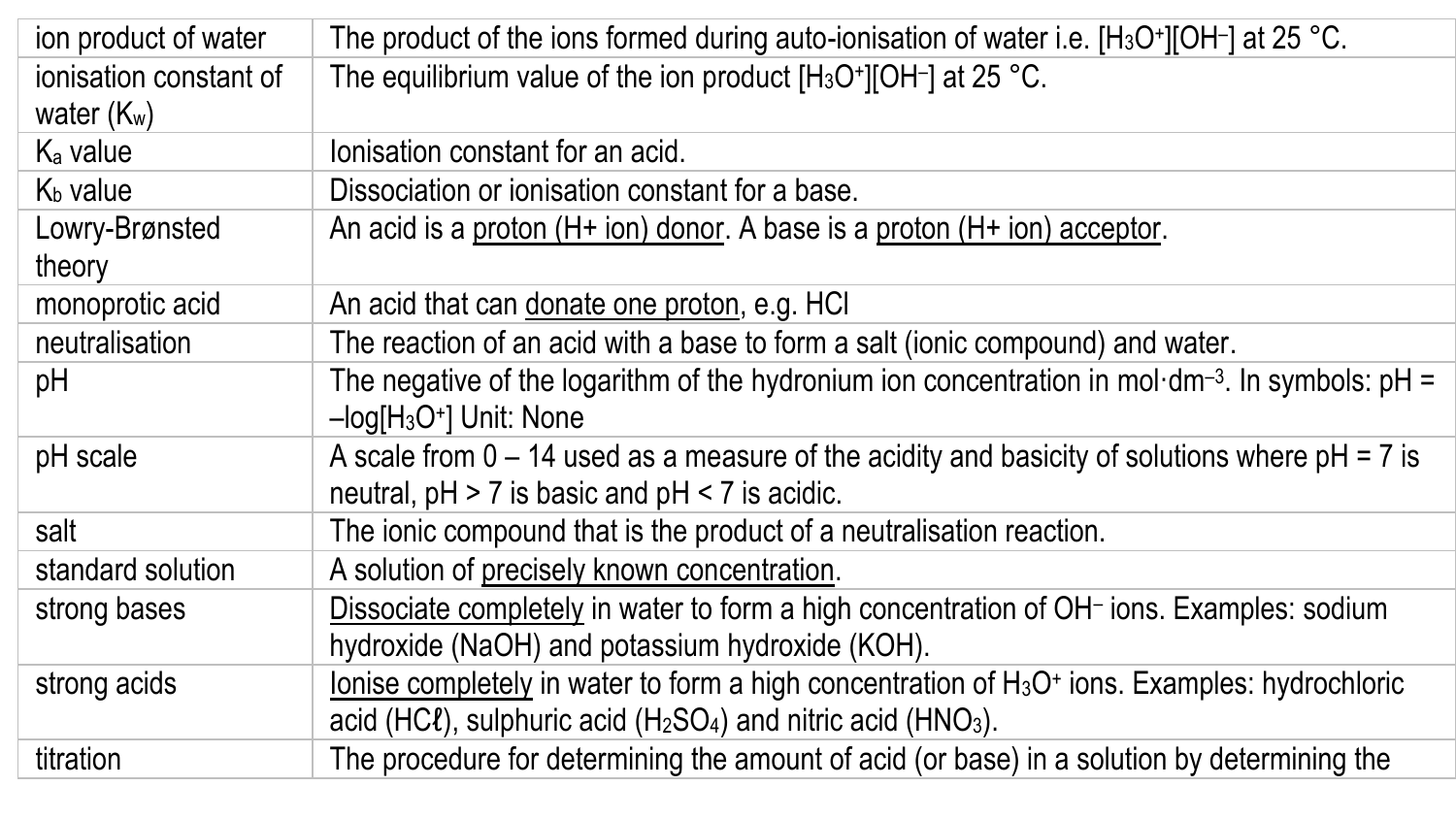|                   | volume of base (or acid) of known concentration that will completely react with it.                                              |
|-------------------|----------------------------------------------------------------------------------------------------------------------------------|
| weak acids        | lonise incompletely in water to form a low concentration of H <sub>3</sub> O <sup>+</sup> ions. Examples: ethanoic acid          |
|                   | (CH <sub>3</sub> COOH) and oxalic acid (COOH) <sub>2</sub>                                                                       |
| weak bases        | Dissociate/ionise incompletely in water to form a low concentration of OH- ions. Examples:                                       |
|                   | ammonia (NH <sub>3</sub> ), sodium hydrogen carbonate (NaHCO <sub>3</sub> ), sodium carbonate(Na <sub>2</sub> CO <sub>3</sub> ), |
|                   | potassium carbonate (K2CO3), calcium carbonate (CaCO3)                                                                           |
|                   |                                                                                                                                  |
|                   | <b>Chemical Change: Electrochemical Reactions</b>                                                                                |
| galvanic cell     | A cell in which chemical energy is converted into electrical energy. A galvanic (voltaic) cell has                               |
|                   | self-sustaining electrode reactions.                                                                                             |
| electrolytic cell | A cell in which electrical energy is converted into chemical energy.                                                             |
| redox reaction    | A reaction in which an electron transfer takes place.                                                                            |
| oxidation         | A loss of electrons. An increase in oxidation number.                                                                            |
| reduction         | A gain of electrons. A decrease in oxidation number.                                                                             |
| oxidising agent   | A substance that is reduced/gains electrons/whose oxidation number decreases.                                                    |
| reducing agent    | A substance that is oxidised/loses electrons/whose oxidation number increases.                                                   |
| anode             | The electrode where oxidation takes place.                                                                                       |
| cathode           | The electrode where reduction takes place.                                                                                       |
| electrolyte       | A solution that conducts electricity through the movement of ions.                                                               |
| electrolysis      | The chemical process in which electrical energy is converted to chemical energy,                                                 |
|                   |                                                                                                                                  |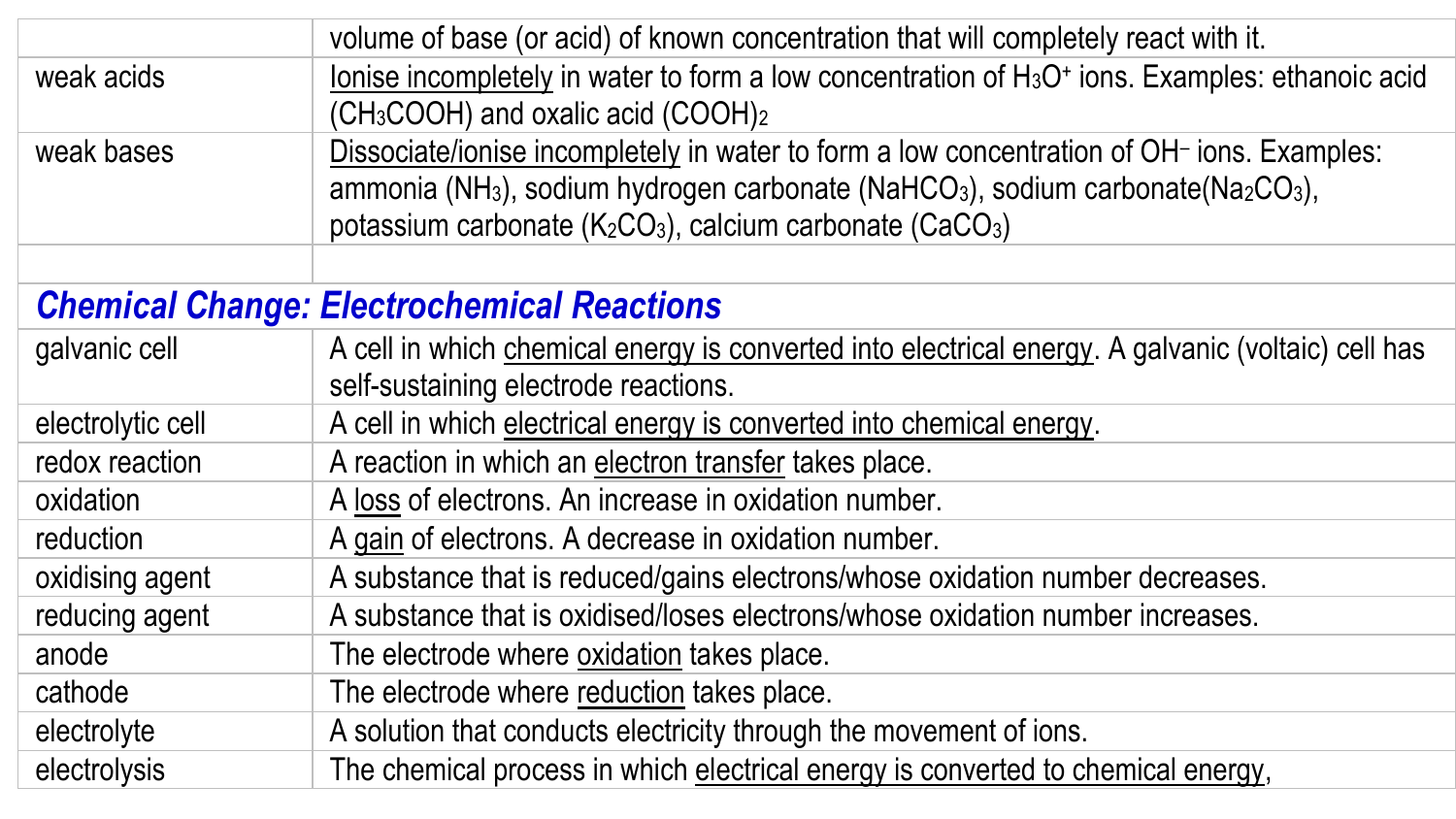|                                            | or the use of electrical energy to produce a chemical change.                                                                                                                                                                                                                                  |
|--------------------------------------------|------------------------------------------------------------------------------------------------------------------------------------------------------------------------------------------------------------------------------------------------------------------------------------------------|
| salt bridge                                | The connection between two half-cells needed to ensure electrical neutrality in the cell.                                                                                                                                                                                                      |
|                                            | A component used in a galvanic cell to complete the circuit.                                                                                                                                                                                                                                   |
| electrodes                                 | An electrical conductor used in a galvanic cell to make contact with a non-metallic part of the                                                                                                                                                                                                |
|                                            | circuit e.g. the electrolyte.                                                                                                                                                                                                                                                                  |
| cell notation                              | A short way to represent a galvanic cell. When writing cell notation, the following conventions<br>apply: The H2 H <sup>+</sup> half-cell is treated just like any other half-cell.<br>Cell terminals (electrodes) are written on the outside of the cell notation.                            |
|                                            | Active electrodes: reducing agent   oxidised species    oxidising agent   reduced species<br>Inert electrodes (usually Pt or C): Pt   reducing agent   oxidised species    oxidising agent  <br>reduced species   Pt - example: Pt   C $l$ -(aq) $ Cl_2(g) $   F <sub>2</sub> (g)   F(aq)   Pt |
| overall cell reaction                      | The reaction obtained by combining two half-reactions.                                                                                                                                                                                                                                         |
| positive value of the<br>standard emf      | The reaction is spontaneous under standard conditions.                                                                                                                                                                                                                                         |
| standard conditions<br>for a galvanic cell | Temperature: 25 °C / 298 K; Concentration: 1 mol·dm <sup>-3</sup> ; Pressure (gases only): 101,3 kPa / 1<br>atm (atmosphere).                                                                                                                                                                  |
| standard hydrogen<br>electrode             | The reference electrode used to compile the Table of Standard Reduction Potentials. The<br>hydrogen half-cell was given a standard reduction potential of 0 V.<br>Half-cell notation: $Pt   H2(g)   H(aq)$<br>Half-reaction: $2H^+ + 2e^- \rightleftharpoons H_2$                              |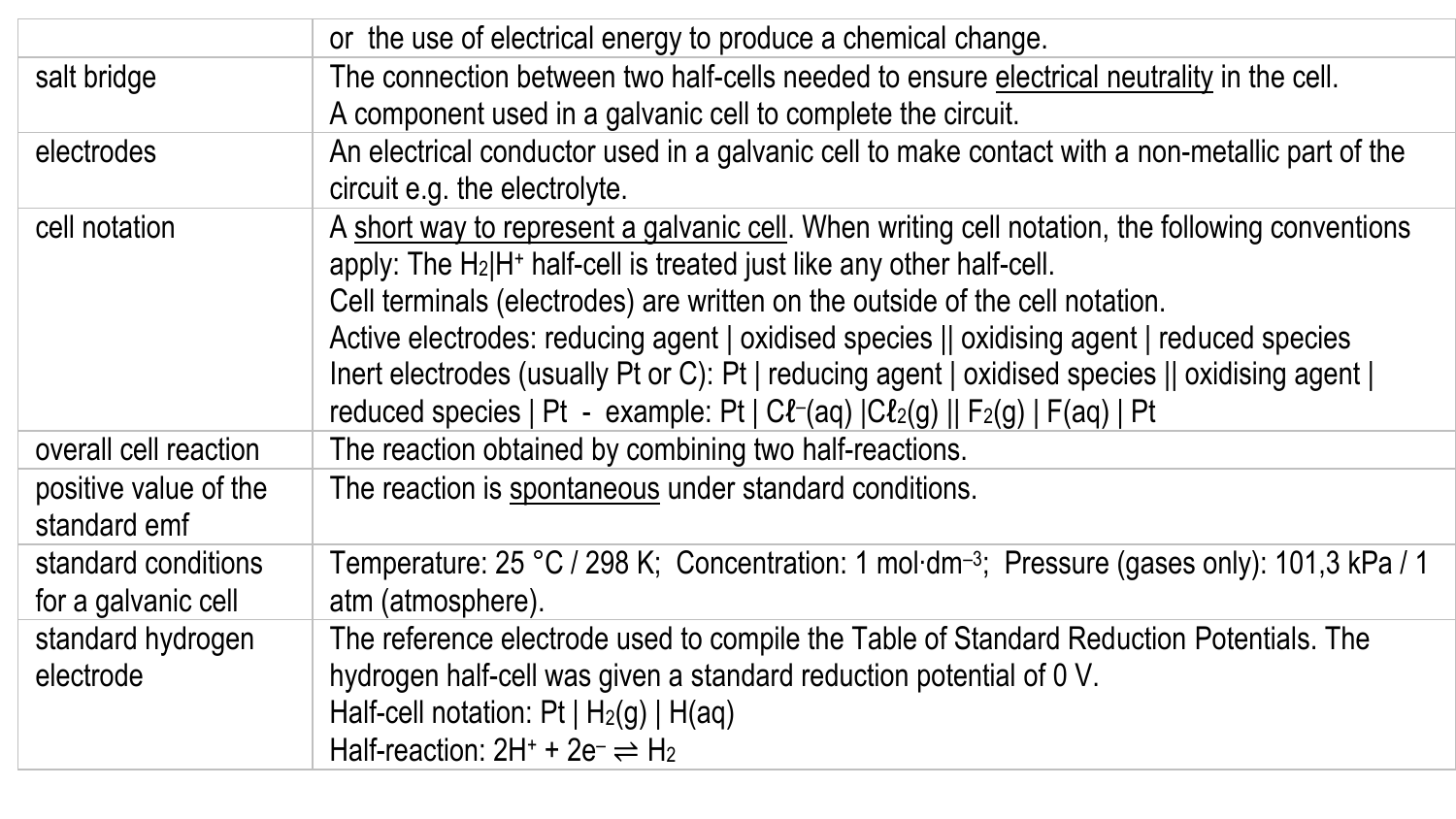| electroplating                           | The covering of an object with a metal by making it the cathode in an electrolytic cell.                                                                                                                                |
|------------------------------------------|-------------------------------------------------------------------------------------------------------------------------------------------------------------------------------------------------------------------------|
| bauxite                                  | The ore from which aluminium is recovered.                                                                                                                                                                              |
| cryolite                                 | An aluminium compound in which aluminium oxide is dissolved to reduce the cost of the<br>extraction of aluminium. Cryolite has a lower melting point than aluminium oxide.                                              |
|                                          |                                                                                                                                                                                                                         |
| <b>Chemical Systems: Fertilisers</b>     |                                                                                                                                                                                                                         |
| non-mineral nutrients                    | C, H and O; obtained from the atmosphere $(CO2)$ and rain $(H2O)$                                                                                                                                                       |
| primary nutrients                        | Nitrogen (N), phosphorous (P) and potassium (K); function: N: essential for plant growth,<br>green leaves; P: development of roots, stems and seeds; K: resistance against diseases and<br>production of flowers/fruits |
| NPK fertilisers                          | Fertilisers containing the three primary nutrients for plants. They contain ammonium nitrate<br>$(NH_4NO_3)$ , ammonium phosphate $[(NH_4)_3PO_4]$ and potassium chloride (KC $\ell$ ).                                 |
| N:P:K ratio                              | The percentage nitrogen, phosphorous and potassium in a fertiliser.                                                                                                                                                     |
| fractional distillation of<br>liquid air | Industrial preparation of nitrogen from air.                                                                                                                                                                            |
| steam reforming                          | Preparation of hydrogen from earth gas (methane); reaction: $CH_4 + H_2O \rightarrow 3H_2 + CO$                                                                                                                         |
| Haber process                            | Industrial preparation of ammonia; reaction: $N_2 + 3H_2 \rightleftharpoons 2NH$ (using an iron catalyst)                                                                                                               |
| Ostwald process                          | Industrial preparation of nitric acid; reactions:<br>Catalytic oxidation of ammonia with catalyst Pt: $4NH_3 + 5O_2 \rightleftharpoons 4NO + 6H_2O$<br>$2NO + O2 \rightarrow 2NO2$                                      |